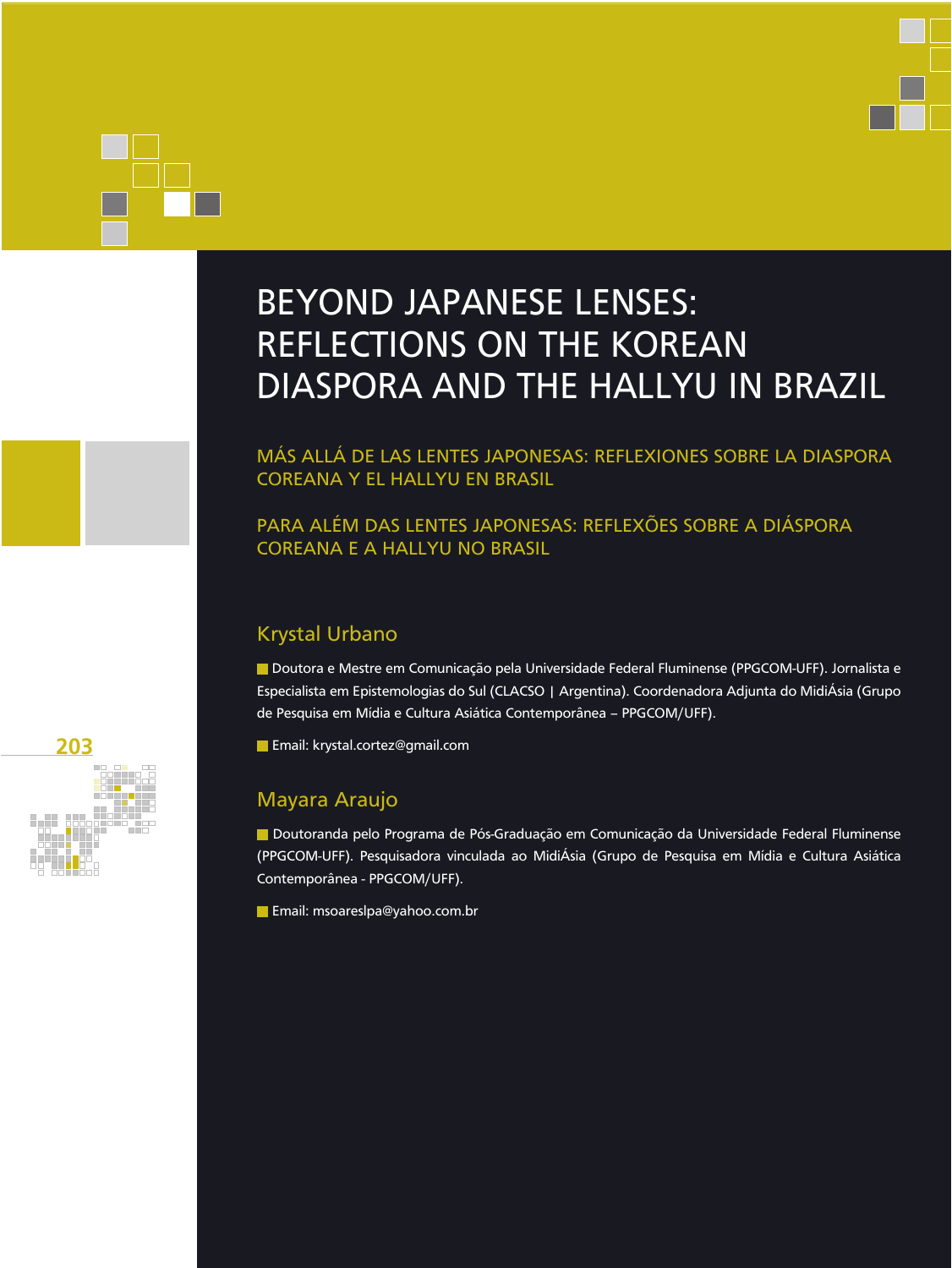#### **Abstract**

We propose a reflection about the cultural presence of South Korea in Brazil, pointing out the evidence of our monolithic conception of Asian culture, which had historically been anchored in the imaginary produced by the Japanese experience in our country. The central argument is the growing and recent visibility enjoyed by contemporary Korean culture since the last decade, articulated to the movements of Korean Wave and the Korean community in metropolitan (and virtual) spaces in Brazil, compels us to run from common sense adopting a less monolithic and more informed perspective on Asian cultural presence, beyond Japan, in Brazil.

Keywords: Brazil-Korea relations; Korean diaspora; Pop culture; Korean Wave.

#### **Resumen**

Proponemos una reflexión sobre la presencia cultural de Corea en Brasil, señalando la evidencia de la concepción monolítica de la cultura asiática que históricamente ha estado anclada en el imaginario producido por la experiencia japonesa en el Brasil. El argumento es la creciente y reciente visibilidad que disfruta la cultura coreana contemporánea desde la última década, articulada a los movimientos de Korean Wave y la comunidad coreana en espacios urbanos (y virtuales) en Brasil, nos obliga a adoptar una perspectiva menos monolítica y más informada sobre la presencia cultural asiática, más allá de Japón, en Brasil.

Palabras clave: Relaciones Brasil-Corea; Diáspora coreana; Cultura pop; Ola Koreana.

#### **Resumo**

Propomos uma reflexão sobre a presença cultural da Coreia do Sul no Brasil, apontando evidências de uma concepção monolítica sobre a cultura asiática e historicamente ancorada no imaginário produzido pela experiência japonesa no Brasil. O argumento é de que a crescente e recente visibilidade desfrutada pela cultura coreana contemporânea na última década, articulada aos movimentos da Onda Coreana e da comunidade coreana em espaços metropolitanos (e virtuais) no Brasil, obriga-nos a adotar uma perspectiva menos monolítica e mais informada sobre a presença cultural asiática, para além das ideias associadas ao Japão no Brasil.

Palavras-chave: Relação Brasil-Coreia; Diáspora coreana; Cultura pop; Onda Coreana.



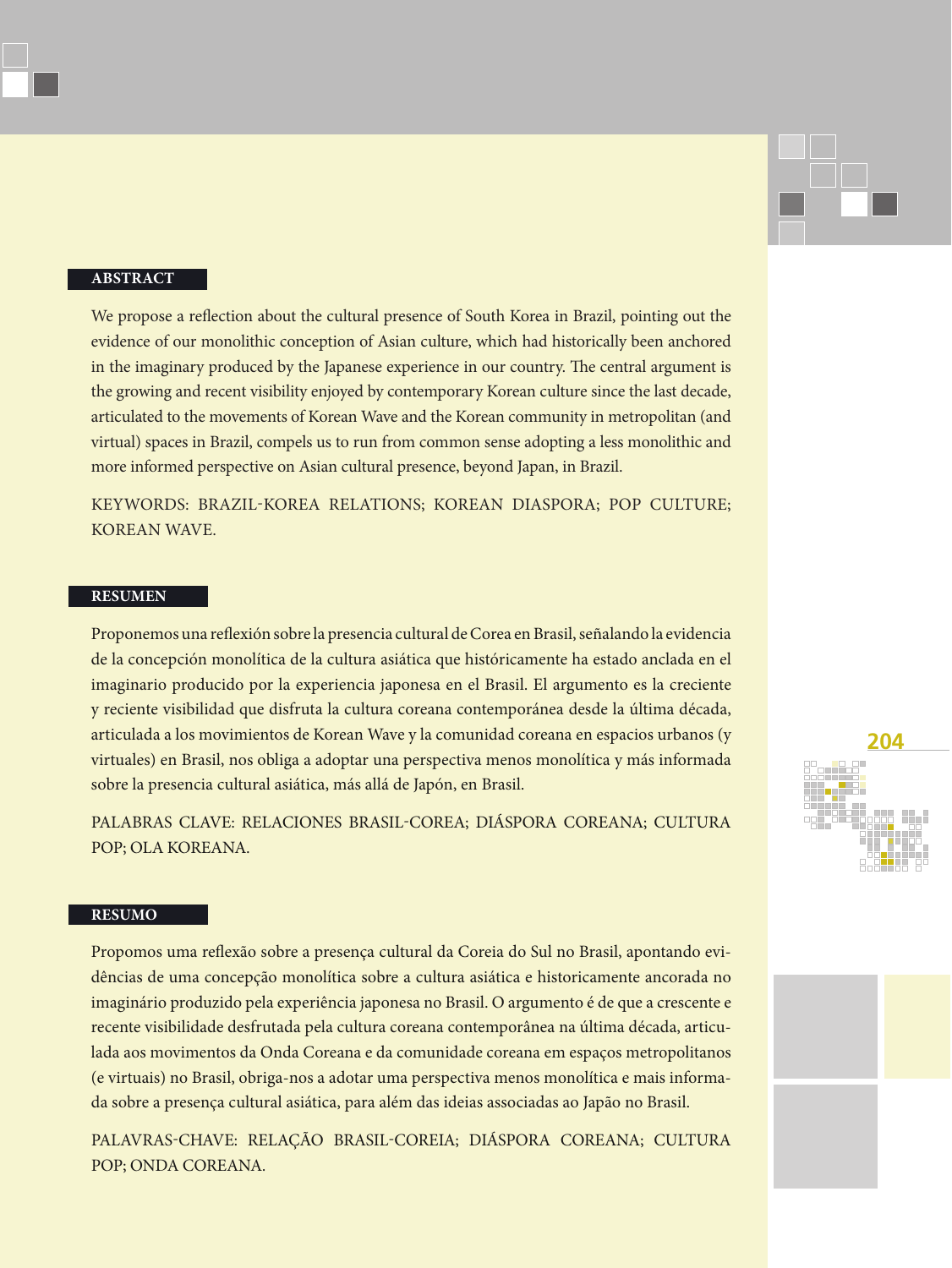### **1. Introduction**

*Imagine living in Brazil without speaking Portuguese Having to pay taxes and obey the laws Imagine needing to support a wife and three more Even being Korean, we are called Japanese1 (Samukera LB, Destino SP, 2015)*

This part of the song "Destino SP", presented at the epigraph, the Brazilian rapper Samukera, who descends from Koreans, presents a unique conception of the aspects that permeate Korean's recent experience of diaspora in Brazil. In our analysis, the above excerpt is a good illustration of a widespread reality present in the memory of diasporic Koreans living in Brazil. On the first lines, he presents the difficulties of adaptation in another country, the issues concerning the language and the financial sphere, in a perspective of translation and cultural adaptation. In the end, he affirms that Korean people and their descendants often are reinterpreted under Japanese lenses.

Indeed, what Samukera's verse points out is the existence of common sense on the representations and discourses about Asian culture in the country. This common-sense relies on the idea that the diasporic experience of Japanese people and the visibility of Japanese culture (and, to a lesser extent, Chinese culture) in Brazil are dominant and, therefore, it becomes an Asian referential. The imagery surrounding the Asian culture presented in our country is greatly influenced by a monolithic vision, sedimented over time, that for the most part of Brazilians, the ethnic similarities among Asian people from the Far East are more striking than their historical, political, cultural, and linguistic differences. Of course, certain historical reasons explain it.

First, the relationship between Brazil and the Far East until the 1950s was almost exclusively restricted to the socio-cultural field represented by the Japanese migratory flow, which began in the first years of the 20th century (Sakurai, 2000; Dezem, 2005). In the second place, the establishment of a place of speech of this migrant community within Brazilian society during the post-war period was driven by traditional media and, in particular, the open television, coincides with the rise of triumphalist theories of nihonjinron<sup>2</sup> in Japan, and in both countries, those discourses served to legitimize developmental and modernizing ideologies in vogue at that time (Oda, 2011; Lesser, 2007). Finally, this trend was reinforced by the pioneering role played by Japan in exporting its pop culture from Japan-Mania<sup>3</sup>, especially manga and anime, during the 1990s, consolidating at the turn of the millennium with its "cool face" and technologic stuff (Iwabuchi, 2002; Napier, 2007; Ortiz, 2000). Together, these factors explain some invisibility and ignorance about Korea's historical presence and Asian cultural diversity in Brazil.

On the other hand, we must consider that the imaginary of proximity (geographic and cultural) between Japan and Korea and the historical influence of Japanese culture in our country created possibilities of a group of Brazilian society to sympathize with the products of Korean Wave (Joo, 2011; Shim, 2006; Siriyuvasak & Hyunjoon, 2007). It means the pop wave coming from South Korea currently enjoys great visibility in the global



<sup>1</sup> Videoclipe "Destino SP". Available on: [https://www.youtube.com/](https://www.youtube.com/watch?v=G2GNGv_H9jU) [watch?v=G2GNGv\\_H9jU](https://www.youtube.com/watch?v=G2GNGv_H9jU)

<sup>2 &</sup>quot;It is a set of texts, novels, poetry, sociological analysis, marketing writings whose purpose is to discuss Japanese. The central concern of this type of work revolves around the national question and the Japanese identity. It follows from this postulate that Japanese culture would be distinct from all others, its identity undoubtedly demarcating the exceptionality of a people" (Ortiz, 2000, p. 25).

<sup>3</sup> Japan-mania refers to Japan's popularity in exporting its pop-culture - especially manga and anime in the global market. In Brazil, an eager circuit of interest was formed, still in the '80s, around the cultural products that make up Japan-Mania. The boom of Japanese cartoons on Brazilian TV in the 90s is one of the indications in this sense.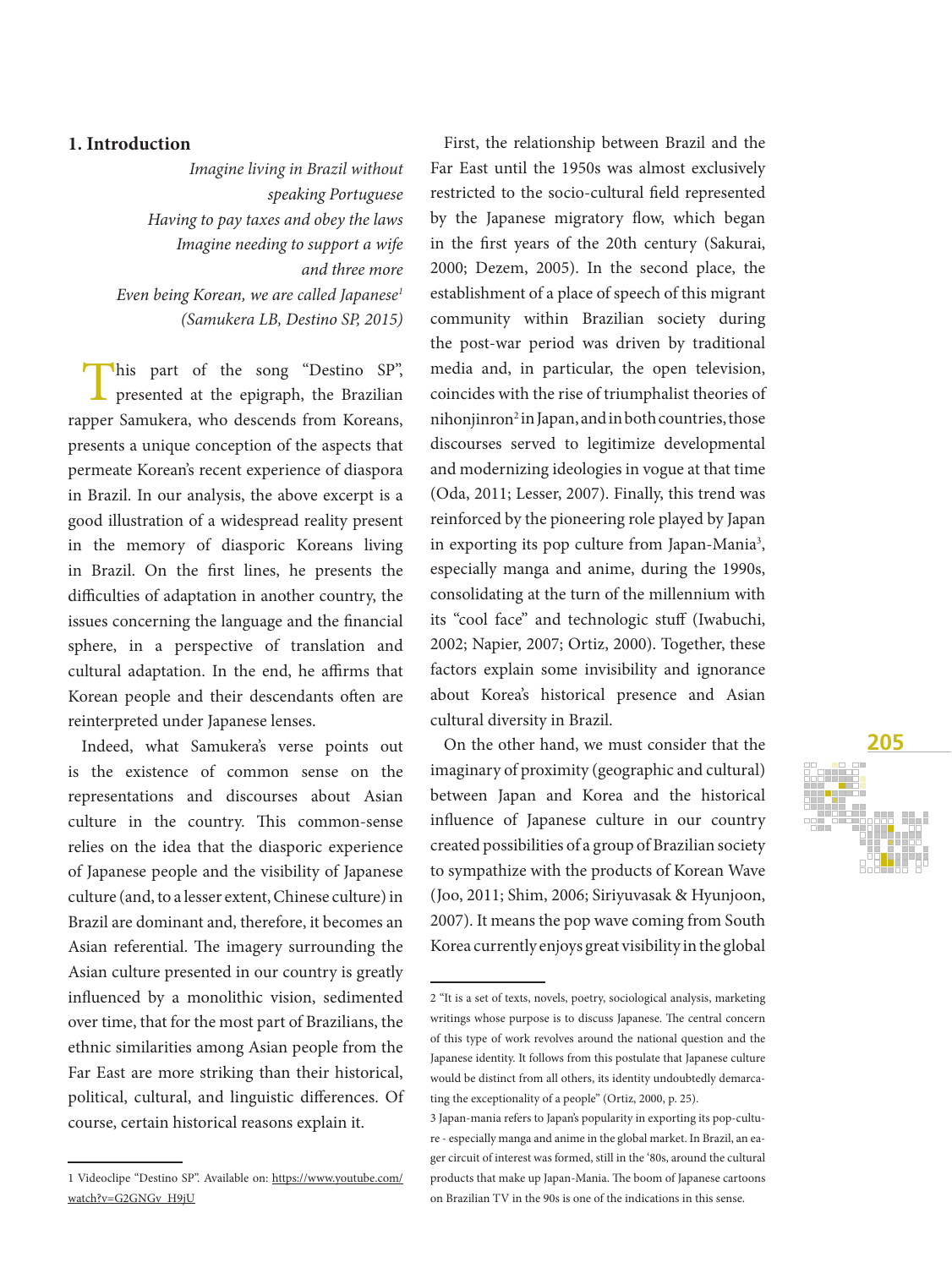media landscape. Before the worldwide release of Psy's hit Gangnam Style in 2012 which influenced the increase of the consumption of K-pop, the Korean Wave was already taking the first steps in Brazil through mediation promoted by the spaces practiced by Japanese pop culture. Subsequently, this movement transcends these appropriated and unplanned spaces, consolidating a proper and highly productive cultural/musical circuit that has been formed around Korean pop and its correlated products in our country.

The article proposes to reflect on the cultural presence of Korea in Brazil, pointing out evidence of our monolithic conception of Asian culture, which has historically been anchored in the imaginary produced by the Japanese experience in our country. The argument is developed in two sections. In the first one, we present, from a socio-historical perspective, a reflection on the migratory and cultural flows of Korea directed to Brazil. In a second moment, we refer to the issue to discuss the recent movements of Korean Wave, from a look at the formation of an original and highly productive cultural/musical circuit that has been consolidating itself around the Korean pop culture in our country.

Our hypothesis is that the Korean presence in Brazil has been historically and culturally interpreted from a perception based on the Japanese experience due to the significant immigration flows between Brazil and Japan over the last century. The growing and recent visibility enjoyed by contemporary Korean culture since the last decade, articulated to the movements of Korean Wave and the Korean community in urban spaces (and virtual) in our country, compels us to move away from common sense, adopting a less monolithic and more informed perspective on the Korean cultural presence in Brazil.

## **2. From the Korean Diaspora: Particularities of the Korea-Brazil Cultural Flow**

The migratory and cultural flows from Korea directed to Brazil present a fundamental peculiarity when compared to the other Asian diasporas in our country, such as Chinese and Japanese: its eminently recent and invisible character in the local media discourses, creating a significant challenge to our investigation. Korean immigration to Brazil began on February 12, 1963<sup>4</sup> , but before this official date, small groups of Koreans arrested in the Korean War (1950-53) came and settled in Brazil. The first immigrants came as agricultural settlers and landed at the port of Santos, in São Paulo. In many cases, immigration was illegal and had a hidden purpose, which was to stay briefly in the new country and then move to the US, where they intended to establish permanent residence (Oliveira & Masiero, 2005).

Despite the attraction to the American Way of Life, as in the Japanese migratory movement (Sakurai, 2000; Lesser, 2007; Dezem, 2005), many Koreans opted to remain in Brazil, especially in large cities, creating their economic activities in the field of industry and clothing trade. The Korean presence in this activity is quite significant until today. It is estimated that about one-third of women's fashion in São Paulo has Korean origin, and about 70% of the Korean community is involved in the purchase, sale, and production of clothing (Yuri, 2010). According to the data provided by the Ministry of Foreign Affairs of Republic of Korea (2015), there are 50,000 South Koreans living in Brazil and 98% of them are in São Paulo (Antonio & Araujo, 2019)<sup>5</sup>. Despite having a significant presence in ethnic and cultural terms, Korea has historically been the subject of little visibility, especially in academic



<sup>4</sup> At this date, the Korean community at São Paulo celebrates Korean immigration.

<sup>5</sup> The North Koreans community is smaller: it is estimated that 29,000 north Koreans are legally living in Brazil, according to the Federal Police (Merguizo, 2010). Although the presence of North Koreans in Brazil and their participation in society is a relevant issue for future research, this article will not address the North Korean community.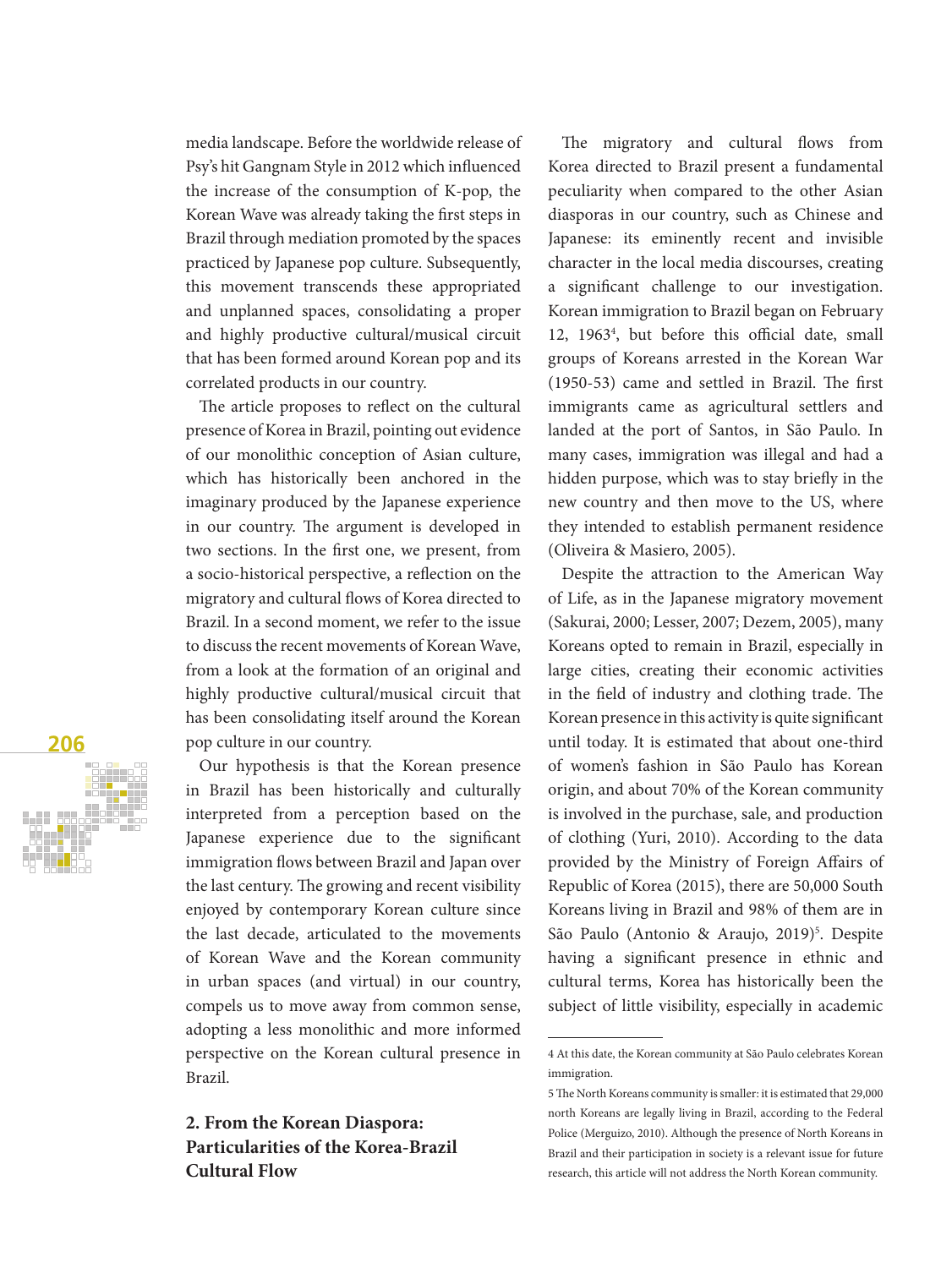investigations and in local media discourses, a reality that has been gradually changing since the last decade. This topic will be discussed later.

The relationship of community life with religious (mainly protestants), industrial and commercial activities has resulted in the creation of several Korean religious, cultural and sports associations. Among them, we highlight the Brazilian Association of Koreans, a local entity representative of the Korean community in Brazil; the Brazil-Korea Chamber of Commerce and Industry; the Brazilian Association of Korean Sportsmen; as well as several Protestant churches, a Catholic church, and a Buddhist temple. Currently, the Korean leadership in Brazil is committed to broadening the integration of immigrants with Brazilian society through greater cultural openness and close contact with local communities. An example is the case of the Conseg - Bom Retiro (Community Safety Council - Bom Retiro), whose presidency is occupied by a Korean naturalized Brazilian. Another example is the Polilogos School, also in the neighborhood of Bom Retiro, built with resources from the community and the Korean government, open to Brazilians and Koreans, offering primary education in both languages. There are also many charitable activities undertaken by both the Brazilian Association of Koreans and the religious entities of the community; These actions represent ways to form partnerships with the native Brazilians and with the country that welcomed the immigrants who arrived from Korea.

Regarding the Korean traditional culture, it can be affirmed that the repertoire brought by immigration until the last decade remained unknown to Brazilian society, being confined to the sphere of sociability concentrated within the migrant communities. Although the Korean presence is part of cities like São Paulo and Curitiba, as well as some cities in the northeast

(as Fortaleza), the "Korean ways of being" and values brought by immigration were not very expressive. In comparison with the Japanese community in Brazil, this lack of expressiveness is even more present (Urbano, 2018). As far as language is concerned, this invisibility is revealed more emphatically, since Hangul was configured until very recently in a language of little appeal and demand with the research centers and universities in our country, compared to the mandarin or Japanese. However, it is possible to point out that the cultural exchanges between Korea and Brazil are in current growth, revealing a flow of interest and investments as a two-ways initiative.

In Korea, the University of Foreign Studies of Hankook (HUFS) stands out because of the College of Western Languages (Department of Portuguese) that offers a Master's Degree in Portuguese Language and Literature since 1985. The University of Foreign Studies of Pusan has also offered a degree program in Portuguese since 1987, and a master's program was created in 2010. In Brazil, a group of teachers, led by Yun Jung Im, created the undergraduate program in Korean Language and Literature at the University of São Paulo (USP), one of the most prestigious Brazilian universities. The proposal received support from various entities, including the Korean Embassy, the Consulate in São Paulo, the Korea Foundation, the Korean Studies Academy, the Korean Studies Center (UCLA) and the Brazilian organizations. In 2006, Korean Language I and II became part of the grade of this course as optional electives that attracted many students of Eastern languages at that university. This initiative is the achievement of a longstanding desire of teachers to create a regular undergraduate course in Korean Studies, which began in 1990 with the extension courses of Korean Language and Culture with the support of the Korean Culture & Arts Foundation. Since

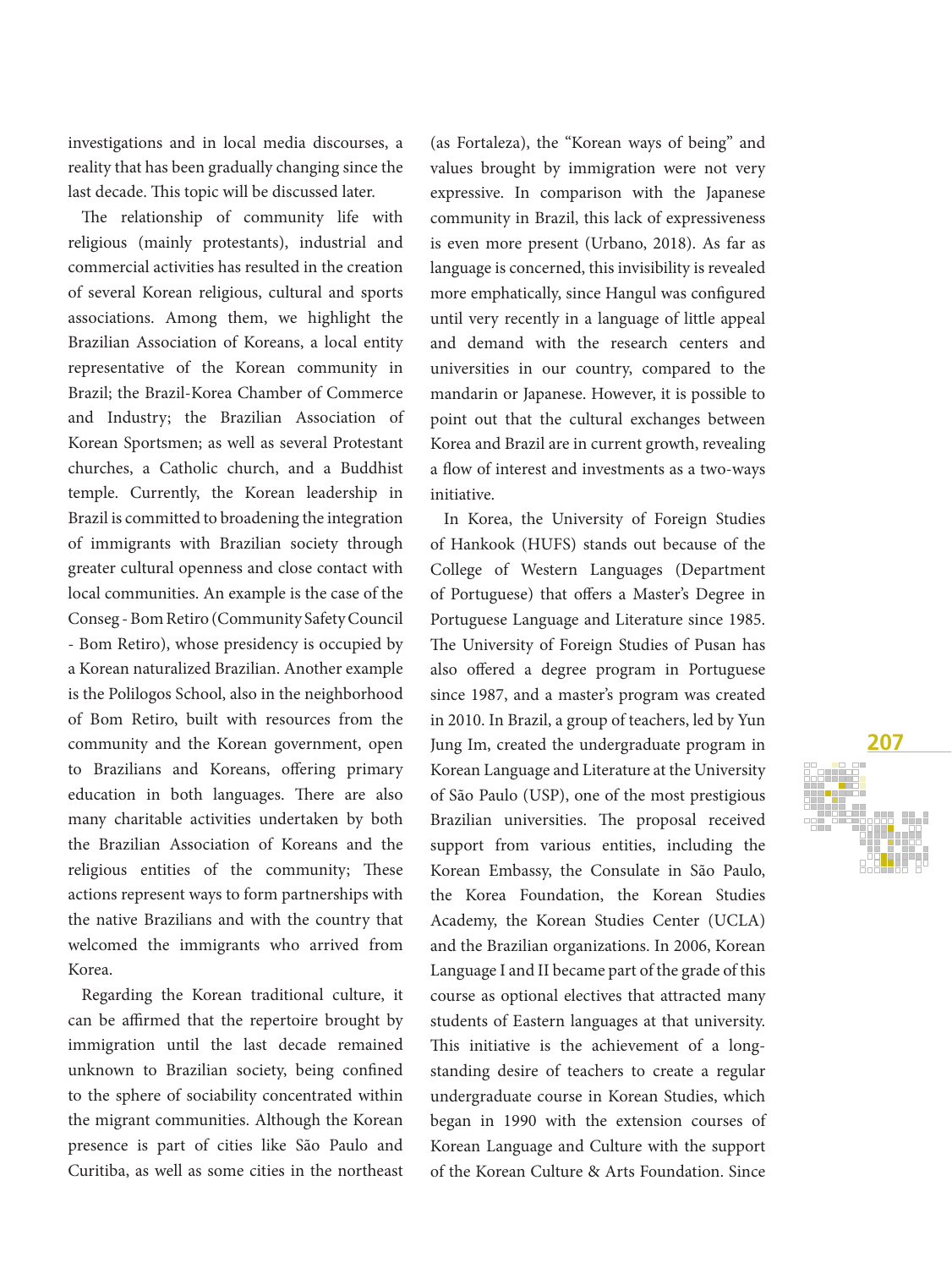then, the number of students interested in the Korean language and culture has grown over the years, breaking into other specific initiatives scattered in the universities of the country.

The opening of the Korean Cultural Center in 2013 in the city of São Paulo, the year that marks the fiftieth anniversary of Korean immigration in Brazil, represents the moment when the Korean community would establish a more visible dialogue with Brazilian society, regarding the scope of cultural mediation (Urbano, 2018). In the words of director Sei Young Lee, "the inauguration of the Korean Cultural Center in Brazil is an important historical milestone for development in Brazil and Korea's relationship. Through the exchange and sharing of cultural heritage, the Korean Cultural Center will make the most of the maturing and cultural enrichment between Brazil and Korea". Another example is the Hallyu Cultural Center, which was inaugurated in São Paulo in 2016, under the coordination of Kim Yoo Na. It aims to promote and disseminate Korean culture to Brazilians. Besides being a multipurpose space, which can receive different types of exhibitions besides dance classes and lectures, the center also has a room where Korean classes and other activities are held. The Center is located in Bom Retiro, a district considered the Brazilian Koreatown, where a large part of the Korean colony of the city of São Paulo lives. The neighborhood - a kind of Mecca for Brazilian consumers of Korean culture - concentrates cafes, shops, restaurants, and markets that sell food and various traditional and Korean pop utilities

In Rio de Janeiro, there are a few initiatives since the dissemination of Korean culture has shown that South Korea's cultural presence transcends the traditional spaces of São Paulo. It has led Cariocas to discover that the "Asian" presence in Rio de Janeiro is not restricted to the mediation of the Japanese and Chinese communities, already

consolidated in the urban landscape of this city (Urbano, 2018). The first of these initiatives is the Nam Ho Lee Institute, which since 2013 offers regular Korean language classes and promotes lunches, dinners, and other events related to Korean traditional and modern culture. The institute, which is coordinated by Joana Lee, has been quite successful in attracting interested audiences to speak Hangul, Korea's official language. Besides, in June 2017, a pioneering initiative was announced by the Secretariat of Education, Secretariat for International Relations of the Civil House, public institutes, consulates, and universities, when Hangul classes were offered to the students of the Olga Benário Prestes State College in the neighborhood of Bonsucesso. The classes, which are being offered to students in the first year of high school, on an ongoing basis (up to the third year), aim to prepare the students with the highest performance for an exchange opportunity in Korean universities (Urbano, 2018).

Although Korea's cultural presence in Brazil has been an object of poor visibility in academic investigations (especially in communication), and in local media representations and discourses, some changes in this scenario invite us to look closely at recent Korea's media counter-flows in a multipolar world. In the next section, we will look at the Korean Wave movements, which have been embraced as a phenomenon of visibility and pride within the Korean community, the Hallyu's fans and other consumers interested in Asian culture.

# **3. From the Korean Wave movements in Brazil**

The conjunction between a new external environment joined with the democratization of South Korea and the historical confluence of media liberalization that occurred throughout the 1990s triggered a wave of nationalism in Korean

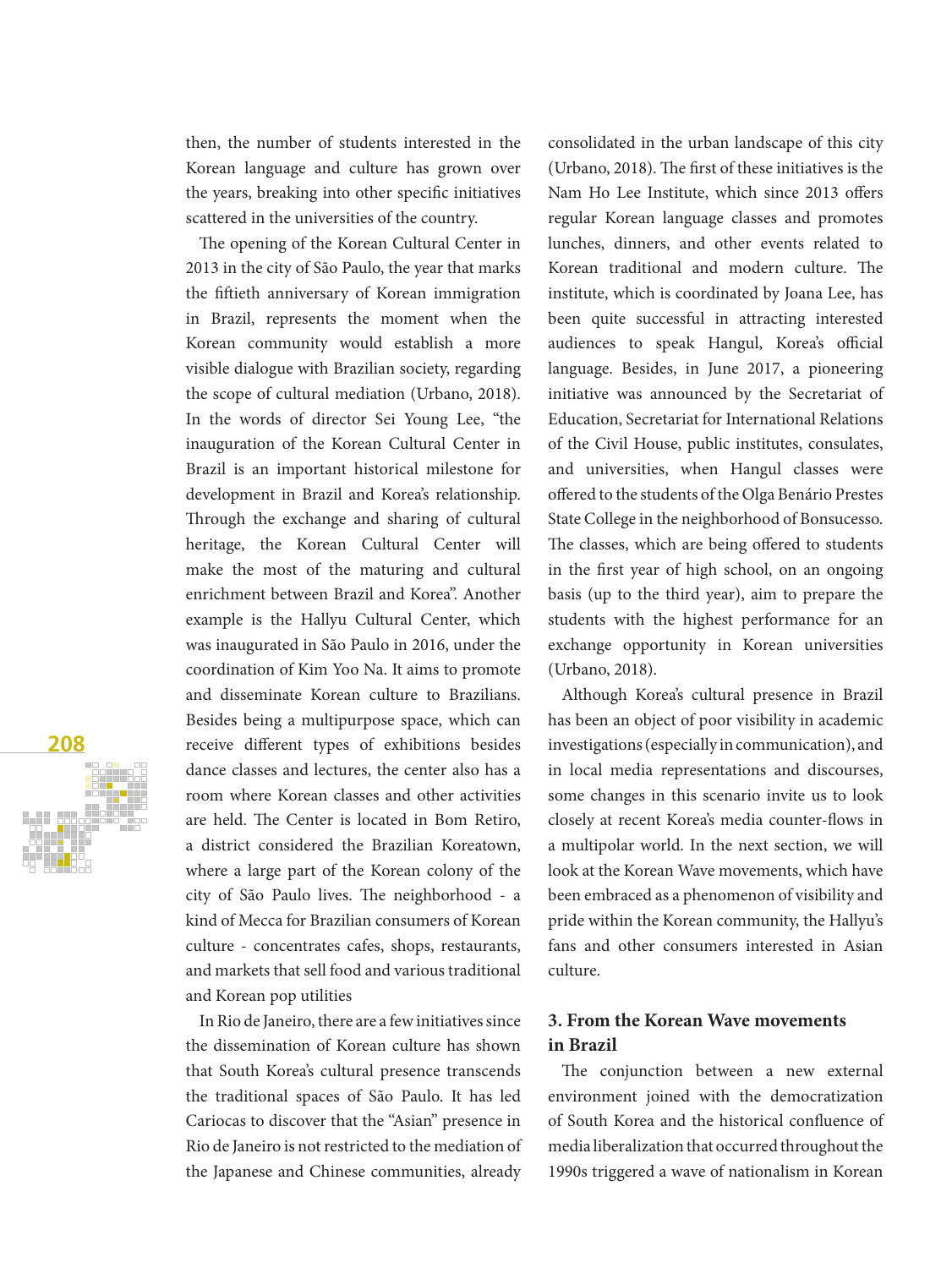society that materialized more forcefully in the so-called Korean Wave or "Hallyu" (Joo, 2011, Shim, 2006), that reached its peak at the turn of the millennium. The Korean Wave consists of the popularity reached by South Korean pop and its related products - television dramas (k-dramas), pop music (k-pop) and pop idols (k-idols) - in neighboring Asian countries. The Korean Wave had its heyday in 2002 with the large-scale export of the Winter Sonata, a television drama produced by the Korean Broadcasting System (KBS) followed by the rapid popularization of its pop music in neighboring countries and the global market. Investing in generic elements and hybridization strategies (Ryoo, 2009; Siriyuvasak & Hyunjoon, 2007) South Korean pop would, therefore, be a more palatable alternative to Asian audiences compared to Japanese pop because it generates a sense of familiarity and cultural proximity, being only Westernized enough to mediate information from the West to Asia.

Therefore, it is possible to suggest that at least a decade before the global impact of "Gangnam Style" in 2012, Hallyu had already given its first steps in Brazil. "Gangnam Style" is a phenomenon that has given massive visibility to South Korea's multi-polar counter-flow and influenced the consumption of Korean pop music on a global scale. Historically, globalization was read from a perspective of "Americanization." However, the last decades have shown a more complex scenario than this theory. In the conception of Thussu (2007), such flows can be dominant (from the United States and the United Kingdom) or subordinate - also called counter-flows -, which have a strong regional presence. Beyond the regional scope, these media counterflow aim to achieve larger audiences and often compete for space with the hegemonic content. The Korean Wave can be perceived as one of those media counter-flow movements. In this sense, it is interesting to think about how Korean

Wave products had already become an object of consumption and enjoyment of consumers interested in contemporary Asian culture and mediation routes not previously imagined in Brazil. At first, from the unexpected mediation promoted in the spaces practiced by Japanese pop culture already consolidated in Brazil, it was possible to form a solid base of interest around Korean pop. Indeed, it was through the stable Japanese pop fan circuit, in its most varied production (audiovisual and musical), that the conditions of possibilities of Korean pop became the object of consumption and local visibility began to be created, still in the mid-2000s (Urbano, 2018).

The development of Web 2.0<sup>6</sup>, especially online tools such as YouTube, which continues to be essential for the spreading of Korean pop music to markets outside Asia (Jin & Yoon, 2014), was equally determinant for the consolidation of a robust circuit of interest around Korean pop in Brazil. According to YouTube data from a survey provided by the Korean Culture and Information Service [KOCIS] (2011), in 2010, South Korean pop music videos obtained more than six million views in Brazil, making it clear that the consumption of k-pop in the country is significant and is directly related to the emergence of web 2.0. Not only the geographical and cultural proximity between Japan and South Korea has favored Brazilian consumers to sympathize with Korean pop culture, inserting it into their everyday consumption, as the development of new production tools and sharing, was decisive in this process.



<sup>6</sup> Web 2.0 is the second generation of online services and is characterized by enhancing the ways of publishing, sharing, and organizing information, in addition to expanding the spaces for interaction between participants in the process. Web 2.0 refers not only to a combination of computer techniques, but also to a certain technological period, to a set of new marketing strategies and to computer-mediated communication processes (Primo, 2007).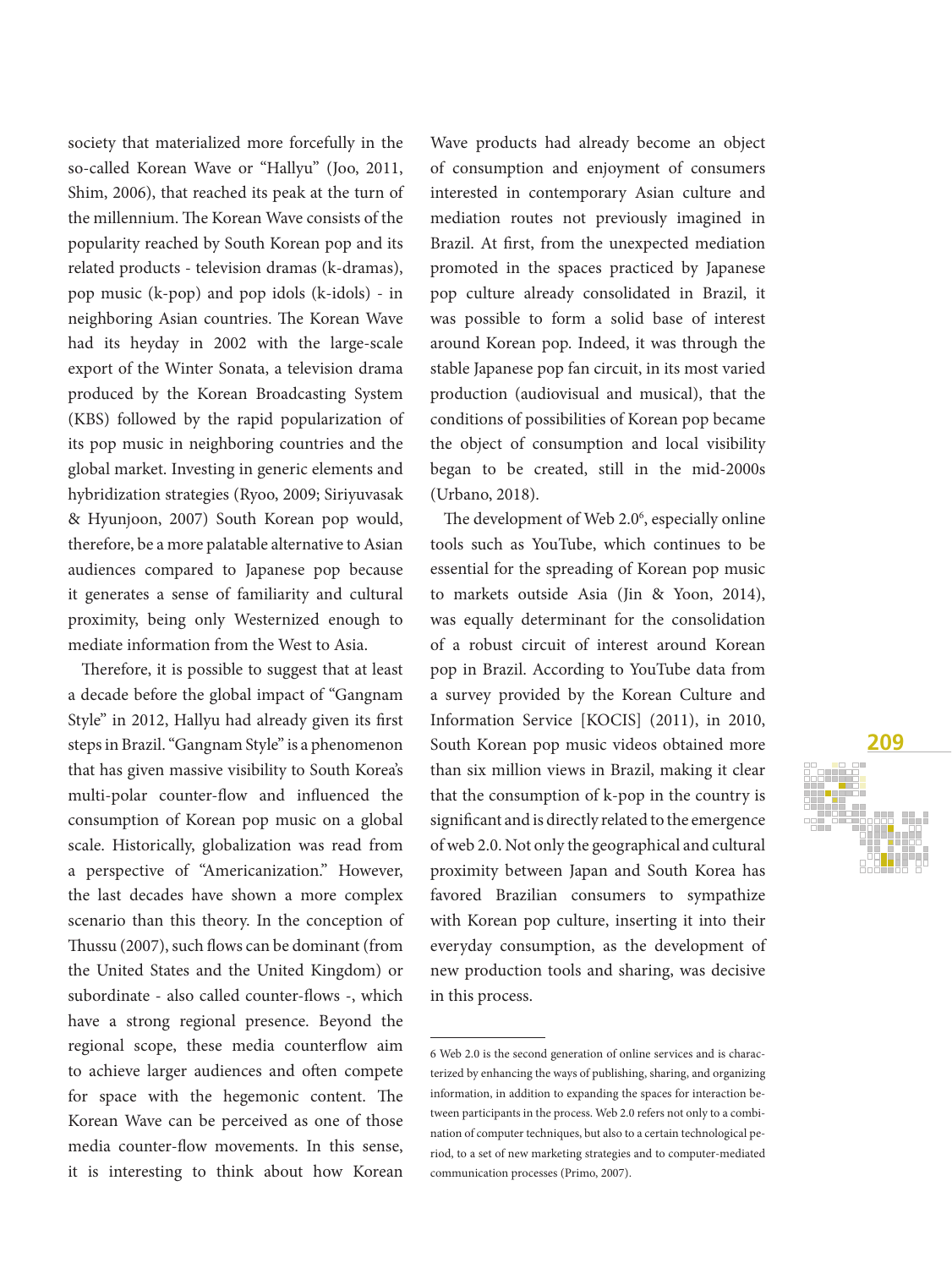The groups responsible for translating and subtitling Japanese audiovisual content – fansubs<sup> $7$ </sup> – were essential during the introduction of Korean Wave products into the daily lives of Japanese pop fans in Brazil. Consolidated in the digital environment since the turn of the millennium, some Brazilian fansubs began to subtitle and distribute Korean films and dramas - called k-dramas - on their websites and their distribution platforms from the second half of the 2000s. Professional websites for online distribution of series and films such as DramaFever<sup>8</sup> and Viki<sup>9</sup>, specializing in Korean films and dramas, have emerged to meet the expectations and the growing and specific interest of fans around the Korean audiovisual media. Even Netflix's site that gets more and more fans and operates as a platform for streaming series and movies through a paid system offers some k-dramas titles, TV shows, and Korean films subtitled in Portuguese to serve the portion of users interested in these productions.

As for k-pop music, the introduction came via anime songs, Japanese animation soundtracks that consisted of the first means by which the idols of k-pop music would become known in Brazil. When k-pop artists entered the Japanese market in the early 2000s, as a strategy for the

diffusion of Korean Wave in neighboring and regional markets, they came to appear on the soundtracks of some Japanese TV productions, such as the animes and doramas. One of the most significant examples in this sense is that of the South Korean singer BoA, who sang one of the closing songs of the anime InuYasha in 2002, a Japanese production that was relatively successful in Brazil. Due to Korean artists' presence in anime songs, as a marketing strategy used by South Korean entertainment companies, some Brazilian fans of j-pop music began to insert k-pop music into their daily musical consumption (Urbano, 2018).

Once they found that there was a solid base of interest around Korean pop in a broad rise in Brazil, festivals and live shows with k-pop idols began to happen in the country. In September 2011, it all began with MBLAQ's visit to São Paulo to judge a worldwide k-pop cover competition named the "KPOP Cover Dance Festival<sup>10"</sup>. This event was significant for Brazilian society to begin to understand the breadth of Korean Wave in Brazil (Gutierre, 2013). First, it was evidenced that there was already a broad base of covers of this musical style in the country. Secondly, the significant number of people who sought to attend this event to meet the members of the MBLAQ boyband caused something unexpected. According to Vinco & Mazur (2016), the "KPOP Cover Dance Festival" was held in a small theater, hoping that only a few people would appear, but more than four thousand people crowded the venue at Paulista Avenue in São Paulo, hoping,



<sup>7</sup> The presence and circulation of Asian TV dramas in Brazil was the result of the ease provided by digital media, linked to the creativity of the fans. Thus, since the beginning, the distribution of Asian audiovisual content had been guided by the logic "from fan to fan" (Madureira, Monteiro & Urbano, 2014). It is also important to note that the activity of the fansub groups occurs free of charge.

<sup>8</sup> The website DramaFever was discontinued in October 2018. The streaming platform had hundreds Asian audiovisual productions (especially South Korean) and operated on a "freemium" model. 9 Available on [https://www.viki.com](https://www.viki.com/).

<sup>10</sup> This event was hosted by the "Cover Dance Festival - K Pop Roadshow 40120" from the South Korean channel MBC.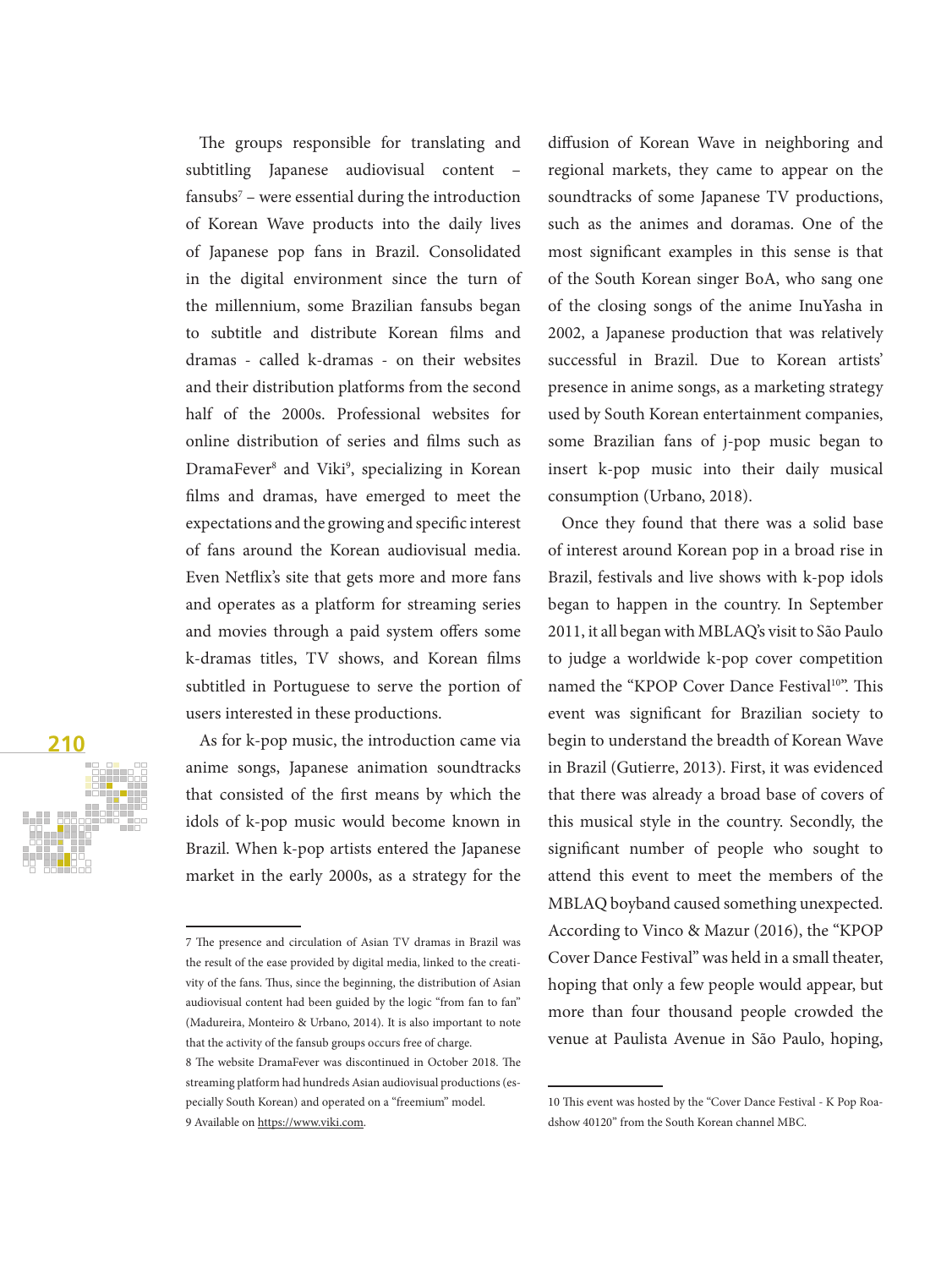sometimes to no avail, to gain entrance. "The Avenue was full of fans who came from all over the country, but only a few managed to compose the small number (of 500 fans) that participated in what would be the first official Hallyu Wave event in Brazil" (Vinco & Mazur, 2016, p. 5).

The first live show with k-pop idols in Brazil happened in December of 2011 when the United Cube Concert brought in groups of entertainment company Cube Entertainment - B2ST, 4 Minute and solo singer G.Na – "which were received by more than 300 fans at the airport and 5,000 fans at Espaço das Américas, where the gig was held in the city of São Paulo" (Vinco & Mazur, 2016, p. 05). After the United Cube Concert, the solo concert of Junsu, a member of the boy band JYJ, was held in São Paulo in September 2012. Important groups in the South Korean pop scene such as Super Junior (in 2013) and BTS (in 2014, 2015 and 2017) also performed in Brazil, thus demonstrating that the country has been entering the map of South Korean entertainment, mainly driven by the articulation and mediation of Brazilian fans (Seixlack, 2013, Essinger, 2017). Many of these fans act as mediators through Brazilian productions that have emerged in the wake of their purpose to mediate the coming of k-pop idols and hold events and parties related to contemporary Korean culture in Brazil.

As a result, a series of other events dedicated explicitly to Korean pop culture began to emerge, thus moving from the spaces practiced by Japanese pop culture, where it was anchored until then $11$ . We could cite, among them, the

KDT (K-Pop Dance Tournament), organized by the Brazilian producer K.O. Entertainment since 2012. The KDT promotes cover of k-pop songs and karaoke battles. This event, which is held in São Paulo, is significant for greater visibility and emphasis on the practices developed by fans of Korean pop in the country. Among the various practices that take place in the Korean pop circuit in Brazil (such as maintenance of websites, blogs, Fanpages, Youtube channels, from staff participation or in the promotion of events, parties, or concerts, among others), the cover stands out among the others, approaching to the status that cosplay practice and animekê<sup>12</sup> have in the Japanese pop fan circuit.

The night parties (and matinees) dedicated to k-pop music offer another lens through which we can understand the emergence of a solid cultural/musical circuit around Korean pop in Brazil (Urbano, 2018). One of them is All the K, a celebration held since 2016 by the company JW8 Entertainment, a Brazilian company headed by Johnny Wang, a Brazilian descendant of the second generation of Koreans, and who proposes to promote concerts, parties and events related to South Korean pop music in Brazil and Latin



<sup>11</sup> The traditional events and fan conventions (which began in the 1990s in Brazil) comprise one of the spaces practiced by Japanese pop

culture, which has incorporated products and practices concerning Korean pop culture in its landscape of recent years consumption and experience. An example that deserves attention is Anime Friends, which since its 2011 edition, has a k-pop cover competition called "K-pop Cover Challenge". This same event, since 2015, has been holding k-pop artists' performances (with CROSSGENE in 2015 and K.A.R.D in 2017).

<sup>12</sup> The cosplay practice consists of dressing like an anime, manga, video games, or any entertainment media character. The animekê consists of singing anime songs, as in a karaoke. Both practices are present in the fan events and conventions related to oriental pop culture, its rightful place of anchorage, having numerous competitions dedicated to these segments.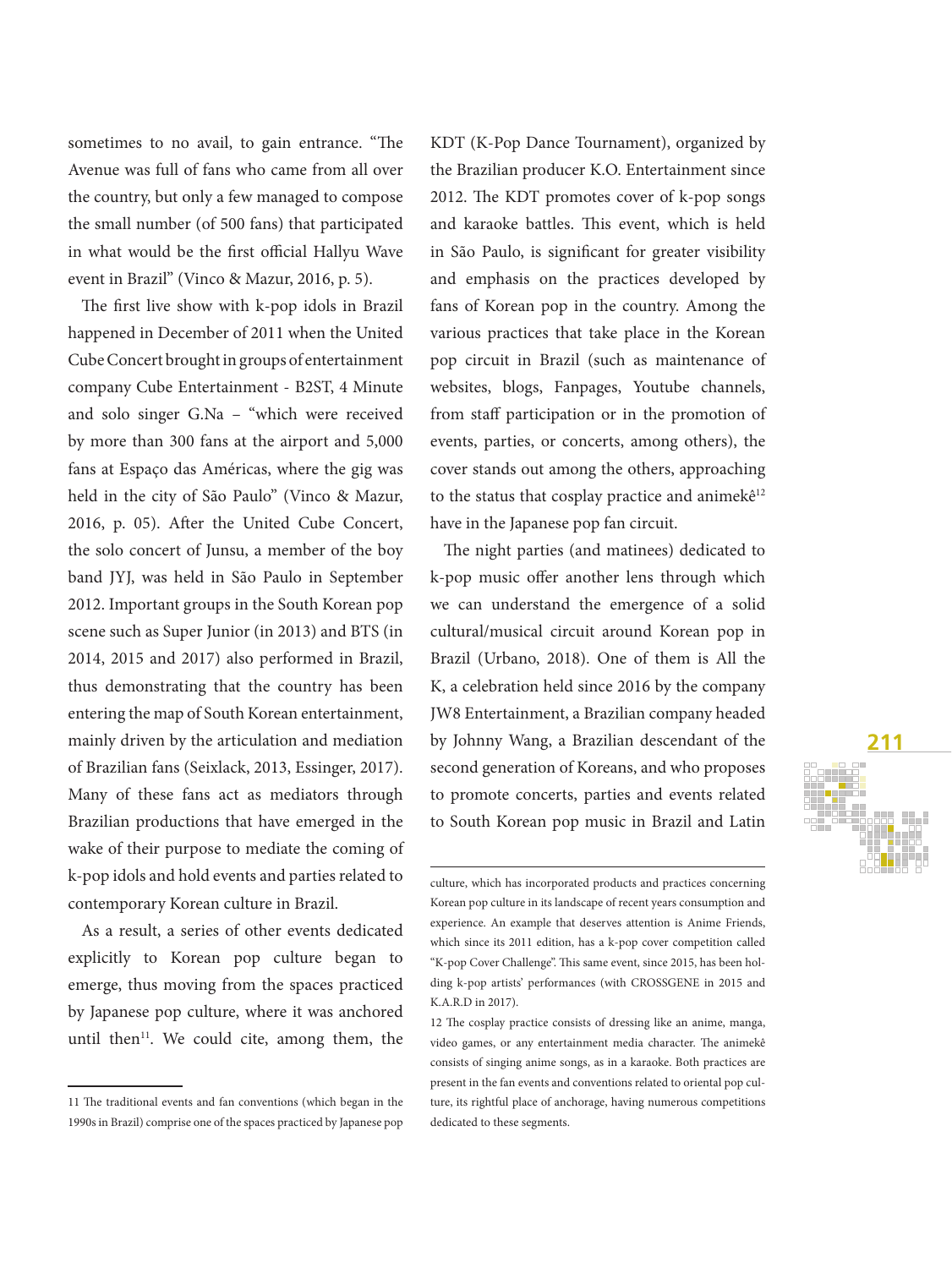America. All the K comes to offer the experience of an official oriental party of the Korean pop circuit, given its itinerant proposal, with editions recurring editions in some capitals of the country, such as São Paulo, Rio de Janeiro, Curitiba, Salvador and Goiânia. However, other night parties and matinees held locally have also been appearing on a large scale in this circuit. In Rio de Janeiro, for example, there is the K-now party, promoted since 2015 by Meet K-pop. This party has even become part of the fan's agenda. Other events promoted by the same producer, such as Hallyu fan meetings held at Quinta da Boa Vista<sup>13</sup> (in what would be a Rio version of the São Paulo Cultural Center space for fans), reveals how interest in Korean culture is on an upward curve in our country.

#### **4. Closing Remarks**

*As far as I've come, look at where you are: Who would say? That someday a bastard would become a spokesperson Nothing is what it seems to be, it's a fact I carry in me I will be counter-flowing the stereotype from start to finish Have you ever wondered that Korea would rhyme?14*

(Samukera LB, Ah ih shi, 2017)

As we have presented throughout this article, the imaginary of Asian culture built in our

country was historically influenced by a strong shared sense around the Japanese experience and Japan-Mania movements in Brazil. Although these movements made possible the subsequent emergence of the Korean Wave in Brazil, it fails to explain the extent of interest that contemporary Korean culture has achieved in the last decade in our country, as the verses of Samukera above also denote.

The consolidation of a robust cultural/musical circuit around Korean Wave products in our country, as we approached in this article, compels us to adopt a less monolithic and informed perspective on the Asian cultural presence beyond Japan in Brazil. Currently, South Korea is Brazil's seventh-largest trading partner, with Brazil being South Korea's trading partner in Latin America. Also, both countries have recently ended their dictatorial regimes and underwent intense political and economic restructuring. These vicissitudes and similarities, albeit indirectly, helped to promote the cultural contact that a Brazilian group has been experiencing with the movements of the Korean community and Korean Wave in Brazil.

In conclusion, we must reinforce the argument that guided our reflection in this article, that is, the increasing and recent visibility enjoyed by contemporary Korean culture since the last decade, articulated to the movements of fans and the Korean community in metropolitan spaces, also virtual ones, in our country inevitably leads us away from common sense, adopting a less monolithic and more informed perspective on Asian cultural presence, beyond Japan, in Brazil.



<sup>13</sup> Historical public park is known in the city of Rio de Janeiro, which has become one of the most prominent spaces practiced in the Korean pop circuit in its Rio version.

<sup>14</sup> Videoclipe "Ah ih shi". Available on: [https://www.youtube.com/](https://www.youtube.com/watch?v=GMEWVhRc_9M) [watch?v=GMEWVhRc\\_9M](https://www.youtube.com/watch?v=GMEWVhRc_9M)